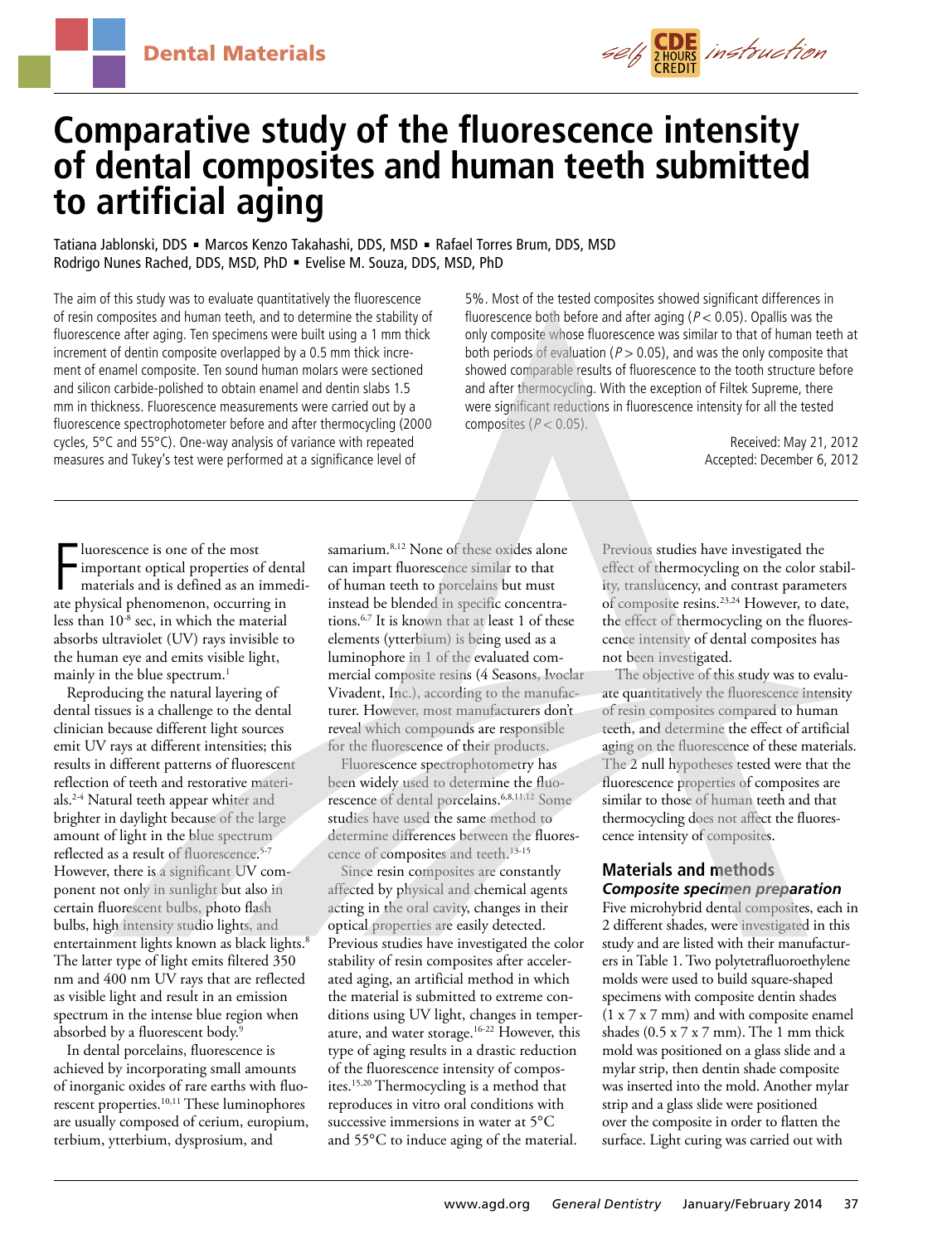| Table 1. Composites used in the study. |                                      |                       |                                |  |  |
|----------------------------------------|--------------------------------------|-----------------------|--------------------------------|--|--|
| Composite                              | Manufacturer                         | Shade                 | <b>Batch</b>                   |  |  |
| 4 Seasons                              | Ivoclar Vivadent, Inc.               | A <sub>2</sub> Dentin | H <sub>24150</sub>             |  |  |
|                                        |                                      | A <sub>2</sub> Fnamel | H19814                         |  |  |
| Charisma                               | Heraeus Kulzer                       | OA2                   | 10200                          |  |  |
|                                        |                                      | A2                    | 10205                          |  |  |
| Esthet.X                               | <b>DENTSPLY Caulk</b>                | $A2-0$                | 503032                         |  |  |
|                                        |                                      | A <sub>2</sub>        | 50126                          |  |  |
| <b>Opallis</b>                         | <b>FGM Produtos</b><br>Odontologicos | DA <sub>2</sub>       | 310106                         |  |  |
|                                        |                                      | EA <sub>2</sub>       | 80206                          |  |  |
| Vit-l-escence                          | Ultradent Products, Inc.             | A <sub>2</sub>        | B <sub>1</sub> TM <sub>7</sub> |  |  |
|                                        |                                      | <b>Pearl Amber</b>    | <b>B1TLY</b>                   |  |  |

Table 2. Mean (SD) and variation (Δ) of fluorescence intensity before and after accelerated aging.

| <b>Materials</b> | <b>Before</b>                | After                        | $\Delta(\% )$ |
|------------------|------------------------------|------------------------------|---------------|
| 4 Seasons        | 489.25 (36.07) <sup>Aa</sup> | 408.61 (72.88) <sup>Ab</sup> | $-16.48$      |
| Esthet.X         | 482.36 (11.72) <sup>Aa</sup> | 409.53 (16.22) <sup>Ab</sup> | $-15.09$      |
| Vit-l-escence    | 376.08 (9.21) <sup>Ba</sup>  | 320.59 (9.21) <sup>Bb</sup>  | $-14.75$      |
| Charisma         | 299.50 (24.31) <sup>Ca</sup> | 162.24 (10.97) <sup>Cb</sup> | $-45.82$      |
| <b>Filtek</b>    | 68.93 (4.06) <sup>Da</sup>   | 74.39(2.74) <sup>Da</sup>    | 7.92          |
| <b>Opallis</b>   | 254.43 (23.27) <sup>Ea</sup> | 204.91 (4.90) <sup>Eb</sup>  | $-19.46$      |
| <b>Teeth</b>     | 232.99 (36.22) Ea            | 224.36 (52.50) Ea            | $-3.70$       |

Groups connected by the same lowercase letter in the same row and by the uppercase letter in the same column are not statistically significant ( $P > 0.05$ ).

Chart 1. Confidence intervals of fluorescence intensity of dental composites and tooth structure before and after aging.



Chart 2. Fluorescence intensity spectra of 4 Seasons and teeth, before (baseline) and after aging.



Abbreviations: au, absorbance units; nm, nanometers.

a quartz-tungsten-halogen curing unit (Optilux 501, Kerr Corporation) at 540 mW/cm2 for 20 seconds. The top slide and mylar strip were removed, and the 0.5 mm thick mold was positioned for the insertion of the enamel shade composite. A new mylar strip and glass slide were placed on the surface prior to light curing for 20 seconds. The specimens were then removed from the mold, kept in a lightproof receptacle, and stored at 100% humidity (37°C) for 24 hours.

#### *Human teeth specimens*

Ten sound human molars were used for enamel/dentin specimens (1.5 x 7 x 7 mm). The buccal surface was cut longitudinally with a diamond saw in a precision cutting machine (Labcut 1010, Extec Corp.) into 2 mm thick slices that were ground and polished to a thickness of 1.5 mm. The thickness of the specimens was verified with a micrometer (103-125, Mitutoyo America Corporation). The final specimens were composed of approximately 0.5 mm enamel and 1 mm dentin. The storage conditions were the same as those described for composite specimens.

#### *Fluorescence measurements*

Baseline fluorescence measurements were carried out using a fluorescence spectrophotometer (F-4500, Hitachi High-Technologies Science America, Inc.). The specimens were fixed in an acrylic cuvette and placed inside the spectrophotometer chamber with emission and excitation aperture slits of 2.5 nm. The location of the cuvette allowed the excitation beam to reach the center of the specimen at a wavelength of 380 nm. The values obtained were then used to produce graphs with the aid of the computer software used with the equipment. The fluorescence intensity values used in the present study were within the visible light spectrum and ranged from 400 nm to 600 nm.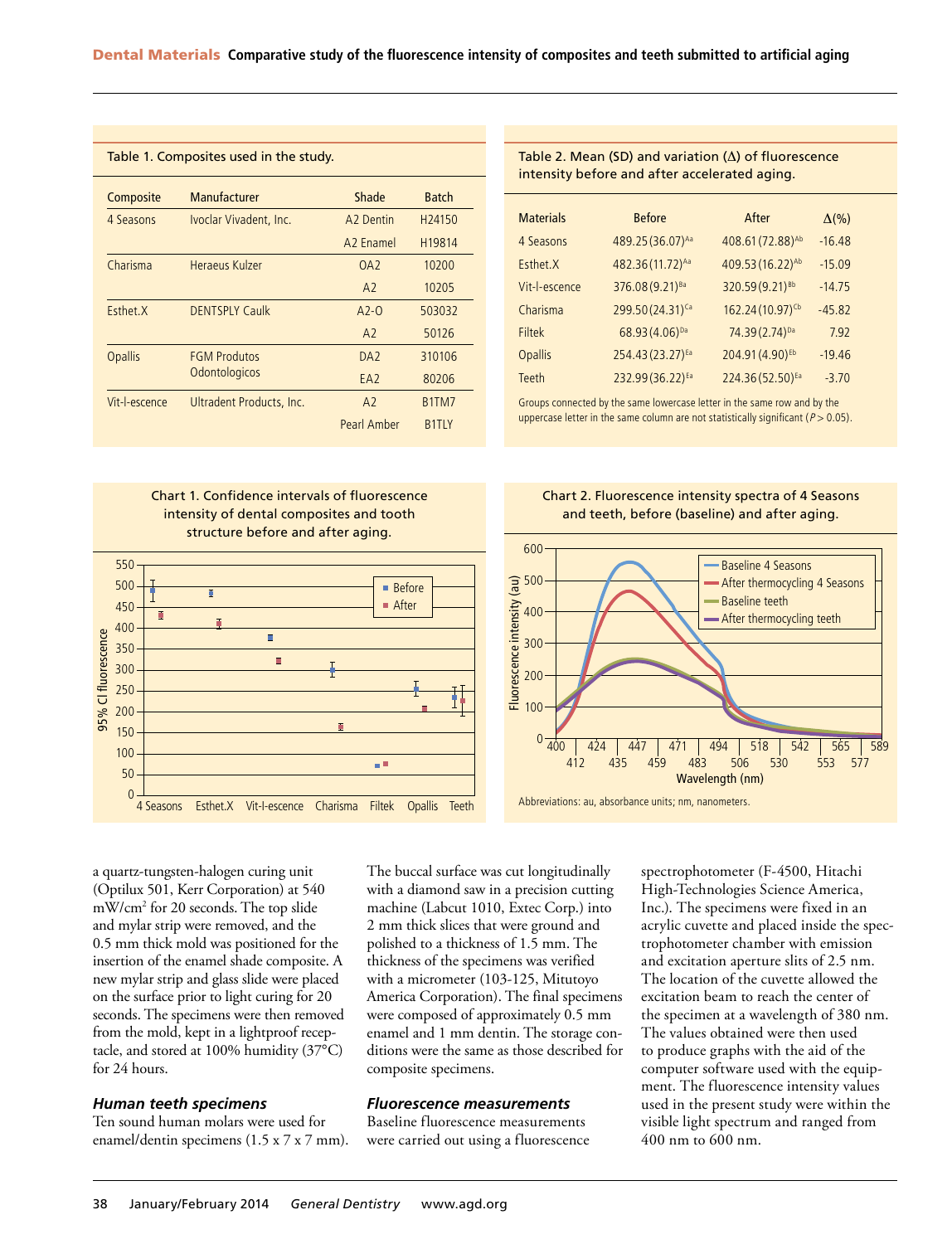

Chart 3. Fluorescence intensity spectra of Esthet.X

Chart 5. Fluorescence intensity spectra of Charisma and teeth, before (baseline) and after aging.



Chart 4. Fluorescence intensity spectra of Vit-l-escence and teeth, before (baseline) and after aging.







## *Accelerated aging process*

After baseline measurements, the specimens were submitted to a thermocycling process with 2000 cycles at temperatures of 5°C and 55°C, with a dwell time of 30 seconds. The fluorescence intensity was measured again using the same method described above.

#### *Statistical analysis*

The means of the fluorescence intensity values located in the visible light spectrum between 420 nm and 470 nm were calculated. The data obtained were recorded and submitted to statistical analysis with SPSS 17.0 software (SPSS, Inc.). One-way analysis of variance (ANOVA) with repeated measures and Tukey's test for multiple comparisons were performed at a significance level of 0.05.

#### **Results**

The mean fluorescence intensities of resin composites and dental specimens at baseline and after thermocycling are listed in Table 2 with the percentage of variation. Chart 1 displays the 95% confidence interval of fluorescence intensity of the evaluated composites before and after thermocycling. Charts 2-6 illustrate the differences in fluorescence

intensity of the composites before and after thermocycling compared to that of tooth structure.

There were significant differences  $(P < 0.05)$  among groups at baseline and after thermocycling. At baseline, comparisons among different materials demonstrated that composites Esthet.X and 4 Seasons gave the highest fluorescence intensity values, without significant differences from each other  $(P > 0.05)$ . Vit-l-escence showed intermediate fluorescence intensity significantly higher than Opallis and human teeth  $(P < 0.05)$ . Charisma also demonstrated higher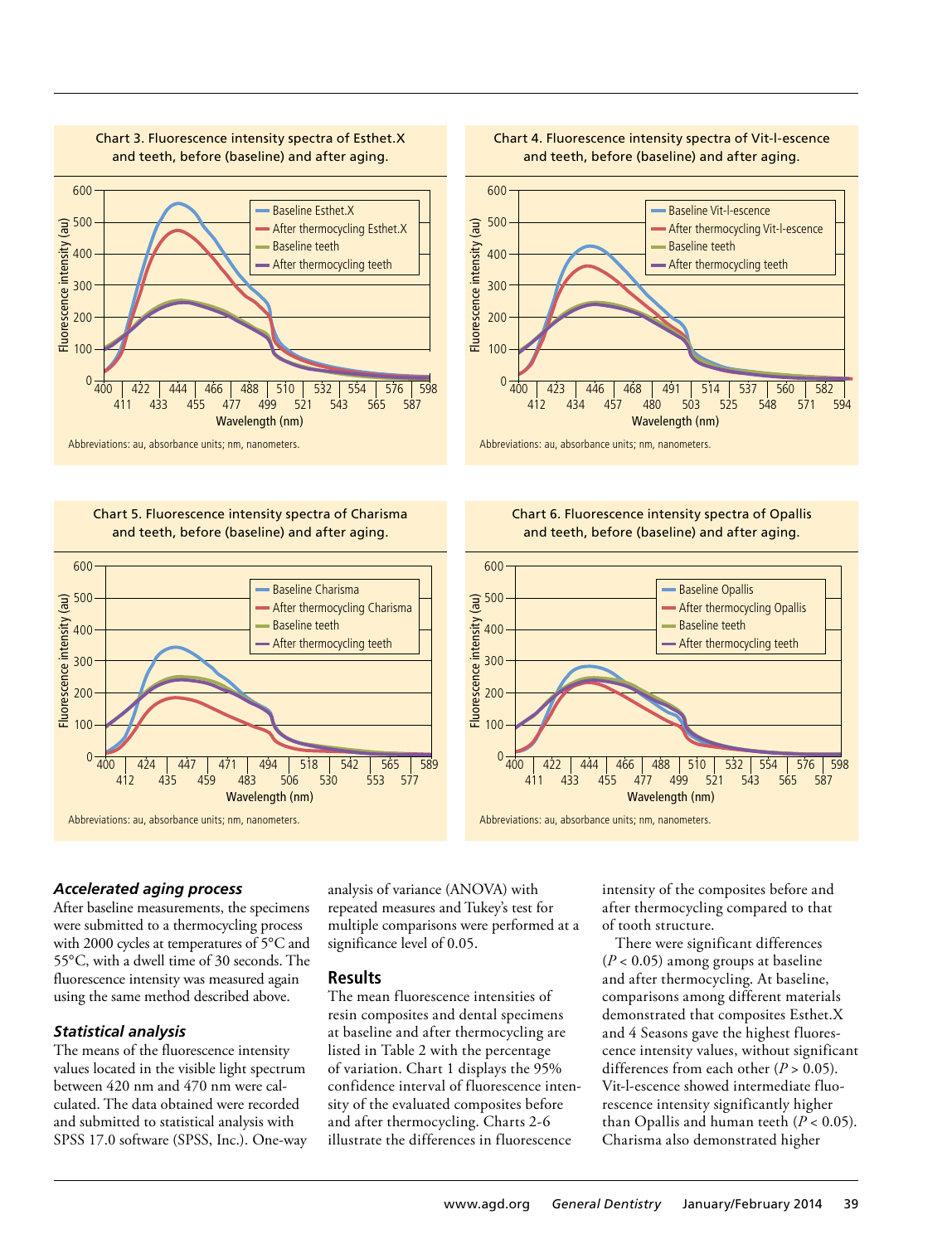fluorescence intensity than human teeth and Opallis, but significantly lower than Vit-l-escence  $(P < 0.05)$ .

After thermocycling, Esthet.X and 4 Seasons had the highest maintained fluorescence intensities, significantly different from the other composites  $(P < 0.05)$ . Charisma had the highest reduction in fluorescence after thermocycling (45%) among all the composites evaluated. With the exception of Filtek Supreme, there were significant reductions in fluorescence intensity for all the tested composites (*P* < 0.05). Enamel/dentin specimens did not show significant differences in fluorescence after aging  $(P > 0.05)$ .

The nanofilled composite Filtek Supreme exhibited significantly lower fluorescence than human teeth before and after aging  $(P > 0.05)$ . Opallis was the only composite that exhibited fluorescence intensity statistically similar to that of tooth structure at both times of evaluation  $(P > 0.05)$ .

#### **Discussion**

Although some studies investigated possible ways of incorporating luminophores in composites to increase their fluorescence intensity, the fluorescent components of current resin composites are still mainly unknown.14,25,26 These components could be incorporated into the organic matrix as well as into the inorganic particles of dental composites. Uo et al demonstrated that the fusion of rare earth oxides to glass filler particles increased the fluorescent properties of an experimental composite.<sup>14</sup> Fluorescent emission by an experimental composite was investigated by including a fluorescent whitening agent composed of an aromatic complex in the polymer matrix.25 In another study, terbium coordination polymers composed of polyethyl methacrylate resulted in a hybrid polymer structure with high fluorescence.<sup>26</sup>

The manufacturers of only 2 of the evaluated composite resins in this study provided information on their fluorescent components. Ytterbium trifluoride and an organic molecule (not specified by the manufacturer) are claimed to be the luminophores used in 4 Seasons and Opallis composites, respectively. The results of the present study demonstrated that Opallis exhibited fluorescence intensity similar to that of teeth. Esthet.X, 4 Seasons, and Vit-l-escence showed increased fluorescence when compared to human teeth both before and after aging, whereas Charisma showed higher fluorescence than tooth structure only before aging. Filtek Supreme presented the lowest levels of fluorescence in both periods of observation. Because of these discrepancies, the esthetic appearance of dental composite restorations could be compromised due to excess or lack of fluorescence, particularly when such restorations are submitted to irradiation from a light source with a high UV component. After the aging process, most of the evaluated materials showed a significant reduction in fluorescence intensity, except for Filtek Supreme and human teeth. Among all the composites evaluated, Charisma showed the highest reduction of fluorescence. These findings are in accordance with other studies that investigated changes in the opalescence and fluorescence of several composites after accelerated aging carried out with UV light and water spray.<sup>15,20</sup> Lee et al reported reduced fluorescence intensity values and even the absence of fluorescence for some resinbased materials after accelerated aging.<sup>20</sup>

Water sorption, solubility, and diffusion coefficients of resin-based materials have been reported as dependent on the composition of monomers, degree of polymerization of the organic matrix, size and distribution of the filler particles, and properties of the matrix/filler particles interface.27-30 Palin et al reported that short- and medium-term water immersion could affect the properties of resin composites.31 However, the effect of water immersion and temperature on the optical properties of composites, particularly fluorescence, has not been extensively discussed in the literature.

Single and double carbon bonds play an important role in the configuration of polymer backbones found in the organic matrix in resin-based materials and in organic compounds such as collagen in human dentin. Polymers can be subjected to degradation in an aqueous environment by 2 mechanisms: hydrolysis and enzymatic reactions.32 This degradation occurs through oxidation, functional group attack, and chain cleavage.<sup>33</sup> Thus, the reduction of fluorescence found in this study could be explained by the degradation of organic complexes found in both dentin and composite resins. This could

confirm the theory that luminophores are attached to the polymer chain by adding organic components with fluorescent features.25 Mineral substances such as rare earth oxides have also been incorporated in polymer chains by chemical bonds that could equally be broken and leached by accelerated aging based on water immersion and temperature changes.<sup>26</sup>

A previous study reported that the fluorescence intensity of human dentin increased with age, temperature, and the length of time for which heat was applied.34 Nevertheless, the physiological aging process in dental structures is a result of several factors that lead to the production of fluorescent substances over time and should not be compared with an artificial aging protocol. In the present study, the fluorescence of teeth was relatively constant after thermocycling. Temperature can act as a catalyst, speeding up photocleavage of organic bonds in natural teeth.35 However, due to the short period of time of the thermocycling process in the present study, this effect was not observed in dental structure samples.

In enamel, fluorescence is attributed to the presence of organic compounds, which comprise <2% of its whole composition, resulting in reduced levels of fluorescence intensity. Due to these low fluorescence levels, some studies have investigated the optical properties of teeth using specimens made of dentin, or enamel and dentin separately.3,15 In the present study, enamel and dentin were evaluated together in order to determine the fluorescence intensity of the tooth structure compared to enamel and dentin shades of composites overlapping, which was deemed more clinically relevant.

The 2 null hypotheses tested in the present study were rejected. Only 1 composite (Opallis) demonstrated similar fluorescence intensity when compared to tooth structure, and, with the exception of nanofilled composite Filtek Supreme, thermocycling had a negative effect on the fluorescence of all the evaluated composites.

The complete understanding of the optical properties of restorative materials and human teeth is imperative for the clinician to achieve a natural appearance of anterior esthetic dental restorations. Anterior teeth are frequently submitted to different types of illumination that are even more challenging. Additionally,